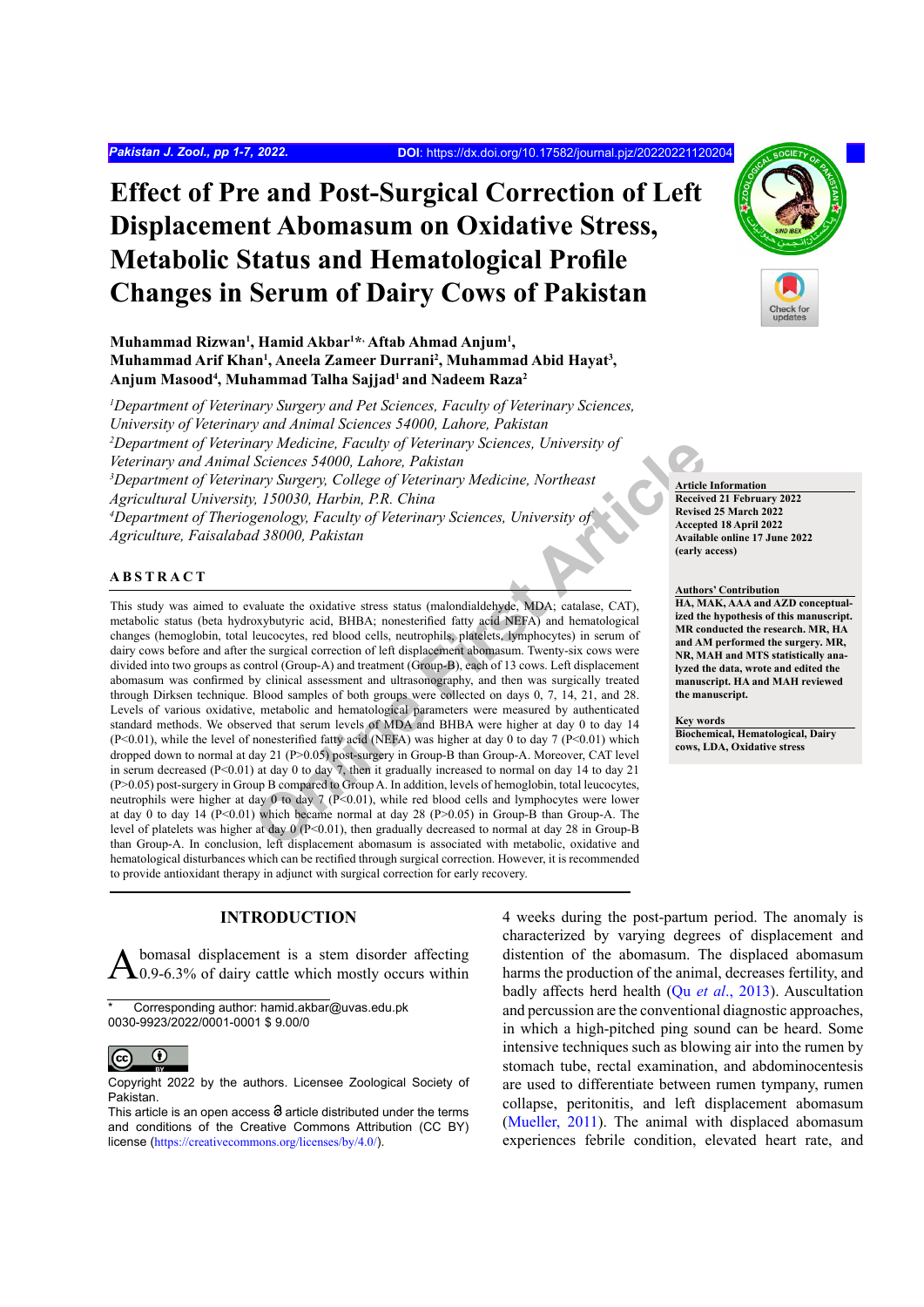respiration rate ([El-Attar](#page-5-0) *et al*., 2008).

Periparturient diseases like milk fever, fatty liver, ketosis, mastitis, retained placenta and metritis prone the cattle to abomasal displacement (Basiri *et al*[., 2013\)](#page-4-0). The cardinal signs of the LDA include anorexia, depression, milk drop, high concentration of ketone bodies, and nonesterified fatty acids (NEFA) in the blood ([Melendez](#page-5-1) *et al*[., 2017](#page-5-1)). During the transition period, liver function is compromised in dairy cows due to oxidative stress and inflammation. About 50% of cows have fatty liver after 4 weeks of parturition ([Osorio](#page-6-2) *et al*., 2012).

**Example 19**<br> **CONFIGUATE: CONFIGUATE: CONFIGUATE: CONFIGUATE: CONFIGUATE: CONFIGUATE: CONFIGUATE: CONFIGUATE: CONFIGUATE: CONFIGUATE: CONFIGUATE: CONFIGUATE: CONFIGUATE: CONFIGUATE: CONFIGUATE:** For the diagnosis of abdominal disorders in cows, the use of transabdominal ultrasound has gained importance during the past 20 years (Toholj *et al*., 2014). Ultrasound is a helpful tool for the diagnosis of LDA (Li *et al*., 2018b). In some cows, ketone bodies are high in blood but they do not exhibit clinical signs known as subclinical ketosis. In highproducing dairy herds, subclinical ketosis is an important metabolic disorder characterized by decreased milk yield and reproductive efficiency with a higher culling rate (Shin *et al*[., 2015\)](#page-6-3). Ketosis can be diagnosed by measuring the ketone bodies i.e. beta-hydroxybutyric acid (BHBA), acetoacetate, and acetone levels in the blood, milk, and urine ([Suthar](#page-6-4) *et al*., 2013).

A higher level of NEFA harms the inflammatory function and immune system of the animal due to metabolic stress and the production of reactive oxygen species (Corrêa *et al*., 2018). The elevated level of the NEFA enhances the inflammatory cytokines which negatively alter the gastrointestinal motility (Contreras and Sordillo [2011](#page-5-3); Durgut *et al*., 2016b).

During negative energy balance, the concentration of BHBA and NEFA is increased in the blood (Ospina *et al*., [2010](#page-6-5); [Zurr and Leonhard, 2012](#page-6-6)). Elevated NEFA elevates the production of reactive oxygen species (Contreras and [Sordillo, 2011](#page-5-3); Durgut *et al*., 2016b) which consequently increases the acute phase protein and cytokines production in the body. This inflammatory response can change gastrointestinal motility with a resultant abomasal hypomotility (Ghazy *et al*[., 2016b\)](#page-5-4).

Cells regulate reactive oxygen species (ROS) levels through antioxidative defense systems, whereas ROS stimulates antioxidant signaling between cells, leading to an enhanced antioxidative capacity, a process known as oxidative stress. Under normal conditions, catalase (CAT) is of no remarkable significance to most cell types, but in the existence of oxidative stress, it is the greatest adaptive antioxidant enzyme and shows a significant role in cell defense against oxidative damage (Hayat *et al*[., 2020](#page-5-5)). Polyunsaturated fatty acids (PUFAs) in cell membranes are the main targets of ROS consequently; lipid peroxidation may harm the cell structure as well as function ([Hayat](#page-5-5) *et al*[., 2020](#page-5-5)). Furthermore, the decomposition of lipid hydro-peroxides yields a wide variety of end-products, like malondialdehyde (MDA), one of the most frequently used ROS biomarker, showing lipid peroxidation intensity (Gawal *et al*[., 2004](#page-5-6); [Palmieri and Sblendorio 2007](#page-6-7)). Biochemical and hematological changes related to LDA may severely effects on the post-operational outcome ([Dezfouli](#page-5-7) *et al*., 2013).

To the best of our knowledge, the changes in the levels of MDA, CAT, BHBA, NEFA, red blood cells (RBCs), hemoglobin (Hb), platelets (PLT), total leucocytes (TLC), neutrophils and lymphocyte have not been reported in LDA dairy cows in Pakistan. Hence, we hypothesized that LDA is associated with metabolic and oxidative disturbances which can be remedied through surgical correction. Therefore, the present study was planned to evaluate the level of oxidative stress, metabolic and hematological alterations in dairy cows before and after surgical correction of LDA.

## **MATERIALS AND METHODS**

#### *Ethical statement*

This study was approved by the Ethical Review Committee at University of Veterinary and Animal Sciences (UVAS), Lahore, Pakistan (Approval no: DR/01; Dated: 01/01/2019).

## *Experimental animals*

The study was carried out on Holstein Friesian cows (n= 26; age= 4-8 years) with left displaced abomasum (LDA) in different commercial Dairy farms around Lahore, Pakistan. The cows were divided into two equal groups viz A (control) and B (Treatment).

#### *History and diagnosis*

As per telephonic intimation various commercial dairy farms were visited and animals having a history of anorexia, sudden drop in milk yield, refusal of concentrates, feed intake less than 50%, mild dehydration, calving period, age of the animal, duration of calving, mastitis, metritis, retained placenta, ketosis, grain parts in scanty pasty feces or long time indigestion were selected for the current study. Clinically, LDA was diagnosed by auscultation and percussion. LDA was further confirmed by using a digital veterinary ultrasound scanner machine (Sonoscape Vet. China), with a linear array transducer (5-10MHZ). After confirmation, LDA was surgically corrected by Dirksen technique (Right flank Omentopexy).

#### *Surgical correction*

Right flank Omentopexy was performed by adapting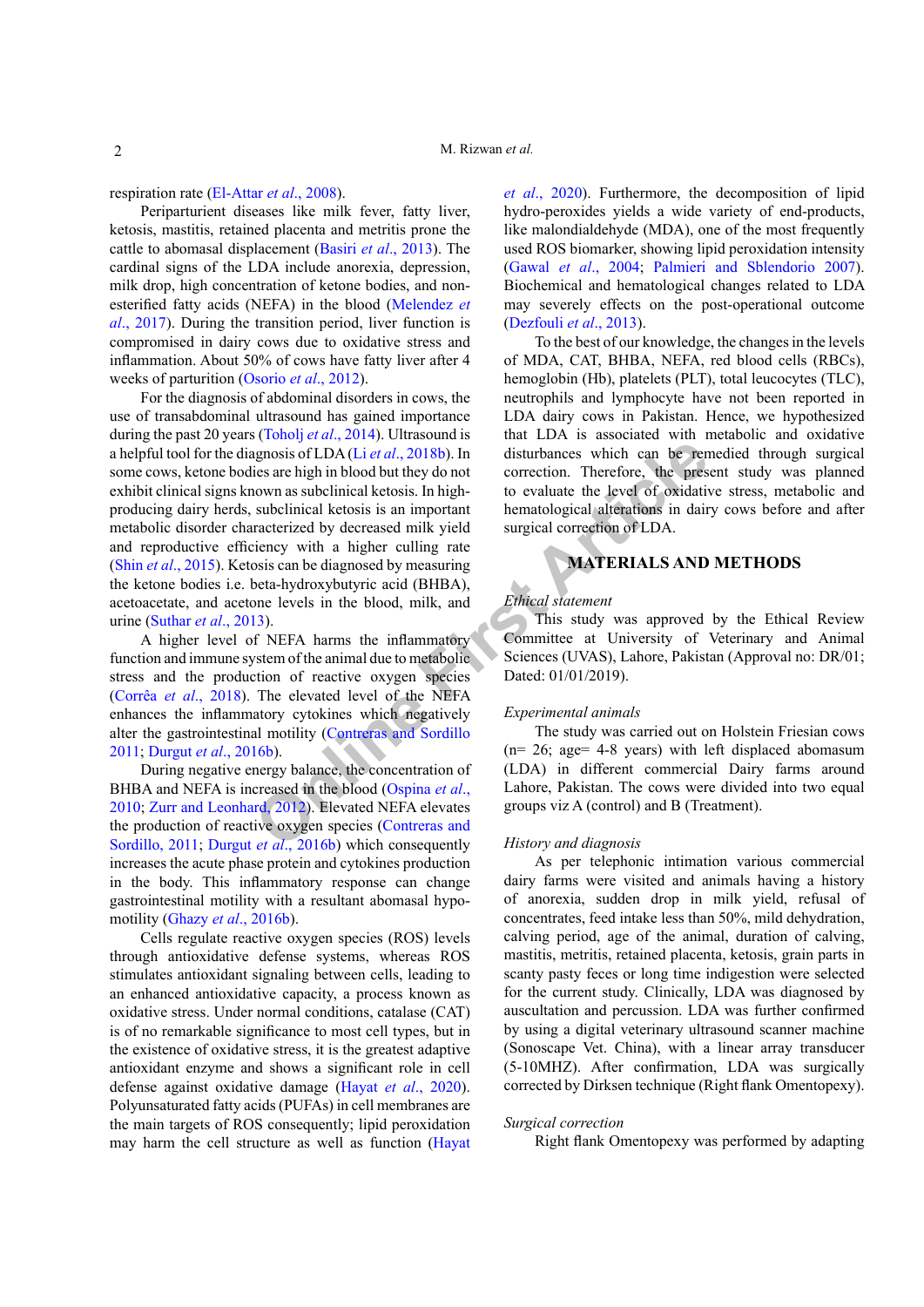the Ghazy *et al*[. \(2016b\)](#page-5-4) procedure. Briefly, 2% lignocaine solution was injected as a local anesthetic by practicing Farquharson technique and inverted L block technique. A 15 cm vertical laparotomy incision was made 10 cm caudal to the last rib. The displaced abomasum was confirmed between the rumen and the abdominal wall. A drip set was used to deflate the inflated abomasum. As the gas and fluid were removed, its size was reduced and it moved dorsoventrally. The abomasum was pulled underneath the rumen from the left side to the right ventral abdomen. The greater omentum was pulled out and pylorus was identified. The greater omentum was easily grasped towards the incision. Two stay sutures were prepared one from the cranial side and the other caudally to the incision. The greater omentum was tightly sutured by the absorbable 2-0 suture material adopting the continuous pattern. The skin incision was sutured by non-absorbable suture material No. 2 by ford interlocking suture pattern.

#### *Blood sampling*

Blood samples were collected from the coccygeal vein of each animal in plain vacutainer before surgery at 0 and 7<sup>th</sup>, 14<sup>th</sup>, 21<sup>st</sup>, and 28<sup>th</sup> day after surgery. Only blood samples used for CBC were collected in an EDTA vacutainer. The blood samples were transferred to the laboratory in the Department of Physiology, Faculty of bio-sciences, UVAS. The blood samples were centrifuged (HARRIER 18/80) at 3000 rpm for 15 min at 4˚C. The serum was separated and stored in Eppendorf tubes at -20˚C for further analyses.

## *Biochemical and oxidative stress analysis*

Serum BHBA and NEFA were analyzed through commercially available kits (Randox; Ran But; Lot No. 487360; UK) and (Randox; NEFA; LOT No. 503 FA; UK) as per manufacturer's instructions. Serum catalase was analysed as described by [Hadwan and Abed \(2016\)](#page-5-8). Serum Malondialdehyde was measured by following the protocol of [Feldman \(2004\).](#page-5-9)

#### *Hematological analysis*

Hematological parameters including hemoglobin Hb (g/dL), TLCS (10^3/µL), RBCs (10^6/µL), PLTS (10^3 cells/ $\mu$ L), neutrophils (10^3 cell/ $\mu$ L), and lymphocytes ( $10^{\text{A}}$ 3 cells/ $\mu$ L) were analyzed by CBC Analyzer (Back Man Colter; China) at University Diagnostic Laboratories, Lahore, Pakistan.

#### *Statistical analysis*

The data were analyzed by using SPSS statistical software version 20. The data from the LDA cows and the control group before and after surgery were analyzed using the two-way repeated-measures ANOVA. All values were expressed as mean  $\pm$  standard deviation (Mean $\pm$  SD). The levels of significance were  $(P<0.01)$  and  $(P<0.05)$ .

#### **RESULTS**

#### *Sonographic examination*

Ultra-sonographic examination exposed the abomasal wall as a narrow echogenic line following the abdominal wall and the muscles. On the dorsal side of the abomasal, there was a gas cap with typical reverberation artifacts. While on the ventral side of the abomasum ingesta was appeared as echogenic indicated in [Figure 1](#page-2-0). These are the cardinal signs of LDA that can be explored by Ultrasonography.



<span id="page-2-0"></span>Fig. 1. Ultrasonography examination of Left Displaced Abomasum in a cow imaged from the left dorsal 12th intercostal space showed (A) abdominal wall, (B) abomasum wall, (C) Gas cap and Ingesta.

## *BHBA and NEFA serum concentrations and oxidative stress markers*

Table I shows the effect of pre and post-surgical correction of left displacement abomasum on BHBA, NEFA concentration and oxidative stress markers of dairy cows**.** Level of BHBA in blood serum highly significantly (P<0.01) increased at day 0 to day 14, which dropped down (P>0.05) to normal at day 21 post-surgery in treatment (Group-B) as compared to the control (Group-A). Moreover, the level of NEFA highly significantly  $(P<0.01)$ increased at day 0 to day 7 which declined  $(P>0.05)$  to normal at day 21 post-surgery in group-B than group-A.

Serum level of MDA as extremely significantly higher  $(P<0.01)$  in treatment group-B at day 0 to day 14 which reduced  $(P>0.05)$  to normal at day 21 post-surgery as compared to the control Group-A. CAT level in serum highly significantly (P<0.01) decreased at day 0 to day 7 in treatment group, then it gradually increased  $(P>0.05)$ to normal on day 14 to day 21 post-surgery in group B compared to group A.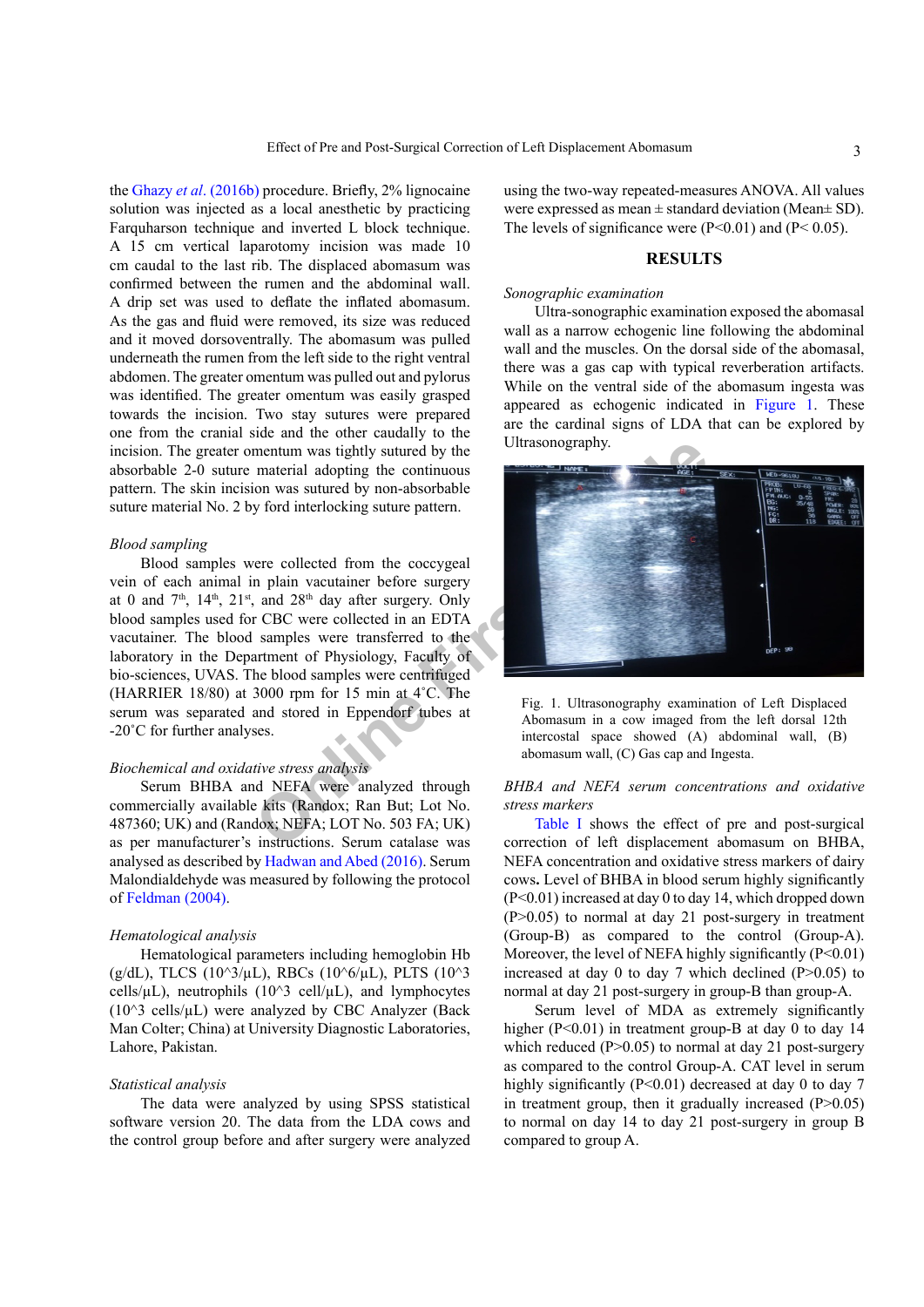<span id="page-3-0"></span>**Table I. Effect of pre and post-surgical correction of left displacement abomasum on (BHBA and NEFA) and oxidative stress markers in dairy cows.**

| Parame-     | Time of sam- | Control          | <b>Treatment</b>    | P     |
|-------------|--------------|------------------|---------------------|-------|
| ters        | pling (Days) | group            | group               | value |
| <b>BHBA</b> | $\theta$     | $0.809 \pm 0.11$ | $1.80 \pm 0.48**$   | 0.000 |
| (mmol/L)    | 7            | $0.81 \pm 0.08$  | $1.51 \pm 0.43**$   | 0.000 |
|             | 14           | $0.83 \pm 0.07$  | $1.25 \pm 0.39**$   | 0.004 |
|             | 21           | $0.84 \pm 0.07$  | $1.00 \pm 0.26$     | 0.219 |
|             | 28           | $0.87 \pm 0.07$  | $0.90 \pm 0.20$     | 0.892 |
| <b>NEFA</b> | $\theta$     | $0.61 \pm 0.24$  | 1.48±0.44**         | 0.000 |
| (mmol/L)    | 7            | $0.61 \pm 0.21$  | $1.15 \pm 0.42**$   | 0.001 |
|             | 14           | $0.62 \pm 0.20$  | $0.81 \pm 0.31$     | 0.146 |
|             | 21           | $0.59 \pm 0.19$  | $0.69 \pm 0.24$     | 0.439 |
| <b>MDA</b>  | $\Omega$     | $7.13 \pm 0.76$  | 12.89±0.85**        | 0.000 |
| (mmol/L)    | 7            | $7.09 \pm 0.65$  | $11.55 \pm 0.66$ ** | 0.000 |
|             | 14           | $7.17 \pm 0.58$  | $8.69 \pm 0.58**$   | 0.000 |
|             | 21           | $7.21 \pm 0.51$  | $7.36 \pm 0.44$     | 0.648 |
|             | 28           | $7.44 \pm 0.35$  | $7.33 \pm 0.44$     | 0.756 |
| Catalase    | $\theta$     | $1.39 \pm 0.95$  | $0.39 \pm 0.30**$   | 0.000 |
| (Ku)        | 7            | $1.41 \pm 0.92$  | $0.63 \pm 0.23$ **  | 0.003 |
|             | 14           | $1.42 \pm 0.88$  | $0.91 \pm 0.19$     | 0.44  |
|             | 21           | $1.47 \pm 0.86$  | $1.16 \pm 0.17$     | 0.303 |
|             | 28           | $1.46 \pm 0.78$  | $1.49 \pm 0.21$     | 0.987 |

Data are indicated as  $(M\pm SD)$  and \*\* shows the values are highly significant (P<0.01). significant (P<0.01).

## *Hematological parameters*

Levels of Hb, TLC, neutrophils were significantly (P<0.01) higher at day 0 to day 7 in treatment group as compared to control group which became normal (P>0.05) at day 28 red blood cells and lymphocytes were extremely significantly lower ( $P<0.01$ ) at day 0 to day 14 in LDA affected animals as compared to control group which became normal (P>0.05) at day 28 post-surgery. The level of platelets highly significantly  $(P<0.01)$  increased at day 0 which gradually decreased to normal at day 28 in the treated group compared with the control group [\(Table II](#page-3-1)).

## **DISCUSSION**

Left displacement abomasum is an important metabolic disorder in dairy cattle. The problem mostly happens after 3-4 weeks of parturition. It is reported that 44% of cases occurred in the first week while 52% of cases occurred after 3 to 4 weeks of parturition ([Rohn](#page-6-8) *et al*[., 2005](#page-6-8)). LDA is associated with metabolic disorder, hematological (Ghazy *et al*[., 2016b](#page-5-4)), and oxidative stress ([El-Deen and Aboulnasr, 2014\)](#page-5-10).

<span id="page-3-1"></span>

| Table II. Effect of pre and post-surgical correction of |
|---------------------------------------------------------|
| left displacement abomasum on hematological analysis    |
| in dairy cows.                                          |

|                                                                                                                  | Control<br>group                            | <b>Treatment</b><br>group | P<br>value                                          | <b>Parameters Time of</b>                | sampling group           | Control                  | <b>Treatment</b><br>group | $\bf{P}$<br>value |
|------------------------------------------------------------------------------------------------------------------|---------------------------------------------|---------------------------|-----------------------------------------------------|------------------------------------------|--------------------------|--------------------------|---------------------------|-------------------|
|                                                                                                                  | $0.809 \pm 0.11$                            | $1.80 \pm 0.48**$         | 0.000                                               |                                          | (Days)                   |                          |                           |                   |
|                                                                                                                  | $0.81 \pm 0.08$                             | $1.51 \pm 0.43**$         | 0.000                                               | Hemoglobin 0                             |                          | $10.58 \pm 0.70$         | 13.07±0.75**              | 0.000             |
|                                                                                                                  | $0.83 \pm 0.07$                             | $1.25 \pm 0.39**$         | 0.004                                               | (g/dL)                                   | $\overline{7}$           | $10.22 \pm 0.86$         | 11.98±0.93**              | 0.000             |
|                                                                                                                  | $0.84 \pm 0.07$                             | $1.00 \pm 0.26$           | 0.219                                               |                                          | 14                       | $10.27 \pm 0.86$         | $11.18 \pm 1.15$          | 0.051             |
|                                                                                                                  | $0.87 \pm 0.07$                             | $0.90 \pm 0.20$           | 0.892                                               |                                          | 21                       | $9.98 \pm 1.19$          | $10.37 \pm 0.83$          | 0.514             |
|                                                                                                                  | $0.61 \pm 0.24$                             | $1.48 \pm 0.44**$         | 0.000                                               |                                          | 28                       | $9.91 \pm 0.95$          | $10.0 \pm 0.78$           | 0.956             |
|                                                                                                                  | $0.61 \pm 0.21$                             | $1.15 \pm 0.42**$         | 0.001                                               | Total                                    | $\boldsymbol{0}$         | $6.46 \pm 0.88$          | $8.69 \pm 0.73**$         | 0.000             |
|                                                                                                                  | $0.62 \pm 0.20$                             | $0.81 \pm 0.31$           | 0.146                                               | leucocytes<br>count                      | $\overline{7}$           | $6.68 \pm 1.01$          | $8.08 \pm 0.57**$         | 0.000             |
|                                                                                                                  | $0.59 \pm 0.19$                             | $0.69 \pm 0.24$           | 0.439                                               | $(10^{\circ}3/\mu L)$                    | 14                       | $6.91 \pm 0.98$          | $7.65 \pm 0.64*$          | 0.04              |
|                                                                                                                  | $7.13 \pm 0.76$                             | 12.89±0.85**              | 0.000                                               |                                          | 21                       | $7.06 \pm 0.85$          | $7.21 \pm 0.51$           | 0.816             |
|                                                                                                                  | $7.09 \pm 0.65$                             | $11.55 \pm 0.66$ **       | 0.000                                               |                                          | 28                       | $7.04 \pm 0.606$         | $6.94 \pm 0.45$           | 0.872             |
|                                                                                                                  | $7.17 \pm 0.58$                             | $8.69 \pm 0.58**$         | 0.000                                               | Red blood<br>cells $(10^6)$<br>$\mu L$ ) | $\mathbf{0}$             | $6.54 \pm 0.24$          | $5.55 \pm 0.25$ **        | 0.000             |
|                                                                                                                  | $7.21 \pm 0.51$                             | $7.36 \pm 0.44$           | 0.648                                               |                                          | $7\overline{ }$          | $6.55 \pm 0.36$          | $5.67 \pm 0.20**$         | 0.000             |
|                                                                                                                  | $7.44 \pm 0.35$                             | $7.33 \pm 0.44$           | 0.756                                               |                                          | 14                       | $6.54 \pm 0.23$          | $5.96 \pm 0.23$ **        | 0.000             |
|                                                                                                                  | $1.39 \pm 0.95$                             | $0.39 \pm 0.30**$         | 0.000                                               |                                          | 21                       | $6.55 \pm 0.32$          | $6.31 \pm 0.38$           | 0.152             |
|                                                                                                                  | $1.41 \pm 0.92$                             | $0.63 \pm 0.23**$         | 0.003                                               |                                          | 28                       | $6.54 \pm 0.34$          | $6.48 \pm 0.27$           | 0.855             |
|                                                                                                                  | $1.42 \pm 0.88$                             | $0.91 \pm 0.19$           | 0.44                                                | PLT                                      | $\boldsymbol{0}$         | 353.84±46.78             | 388.61±12.54** 0.001      |                   |
|                                                                                                                  | $1.47 \pm 0.86$                             | $1.16 \pm 0.17$<br>0.303  |                                                     | $(10^{\wedge}3$ cells/                   | $\overline{7}$           | 354.30±47.56 381.23±6.67 |                           | 0.068             |
|                                                                                                                  | 0.987<br>$1.46 \pm 0.78$<br>$1.49 \pm 0.21$ |                           | $\mu$ L)                                            | 14                                       | 353.46±46.69 378.84±6.51 |                          | 0.080                     |                   |
| SD) and ** shows the values are highly                                                                           |                                             |                           |                                                     | 21                                       | 353.23±46.74 375.05±8.10 |                          | 0.152                     |                   |
|                                                                                                                  |                                             |                           |                                                     |                                          | 28                       | 353.53±46.85             | 374.30±9.46               | 0.184             |
| ters                                                                                                             |                                             |                           |                                                     | Neutrophils 0                            |                          | $2.76 \pm 0.42$          | $3.77 \pm 0.27$           | 0.000             |
| LC, neutrophils were significantly                                                                               |                                             |                           | $(10^{\wedge}3$ cell/<br>$\mu$ L)                   | $\overline{7}$                           | $2.91 \pm 0.41$          | $3.55 \pm 0.30$          | 0.000                     |                   |
| $\frac{1}{2}$ 0 to day 7 in treatment group as                                                                   |                                             |                           |                                                     | 14                                       | $2.91 \pm 0.40$          | $3.14 \pm 0.14$          | 0.127                     |                   |
| oup which became normal $(P>0.05)$<br>Is and lymphocytes were extremely                                          |                                             |                           |                                                     | 21                                       | $2.91 \pm 0.39$          | $2.87 \pm 0.19$          | 0.956                     |                   |
| $(0.01)$ at day 0 to day 14 in LDA                                                                               |                                             |                           |                                                     | 28                                       | $2.90 \pm 0.38$          | $2.82 \pm 0.17$          | 0.759                     |                   |
| ompared to control group which                                                                                   |                                             |                           | Lymphocyte 0<br>$(10^{\wedge}3$ cells/<br>$\mu L$ ) |                                          | $4.65 \pm 0.21$          | $2.64 \pm 0.38**$        | 0.000                     |                   |
| 5) at day 28 post-surgery. The level                                                                             |                                             |                           |                                                     | $\overline{7}$                           | $4.64 \pm 0.20$          | $3.01 \pm 0.36**$        | 0.000                     |                   |
| ificantly (P<0.01) increased at day<br>reased to normal at day 28 in the<br>d with the control group (Table II). |                                             |                           |                                                     | 14                                       | $4.71 \pm 0.13$          | 3.39±0.33**              | 0.000                     |                   |
|                                                                                                                  |                                             |                           |                                                     | 21                                       | $4.66 \pm 0.09$          | $3.92 \pm 0.25**$        | 0.000                     |                   |
|                                                                                                                  |                                             |                           |                                                     | 28                                       | $4.60 \pm 0.10$          | $4.55 \pm 0.20$          | 0.637                     |                   |
|                                                                                                                  | ICAHECIAN                                   |                           |                                                     |                                          |                          |                          |                           |                   |

Data are indicated as (M±SD) and \*\* shows the values are highly significant (P<0.01), while \* shows values are significant (P<0.05).

In the current study, the rumen was displaced dorsally by the abomasum and the abomasum was observed between the rumen and the abdominal wall ([El-Attar](#page-5-0)  *et al*[., 2008](#page-5-0)). In all left displacement abomasum cow's heterogeneous appearance was imaged dorsally at  $10<sup>th</sup>$ - $12<sup>th</sup>$  intercostals spaces. This finding was similar to (Ok *et al*[., 2002\)](#page-6-9). Reverberations were produced due to gas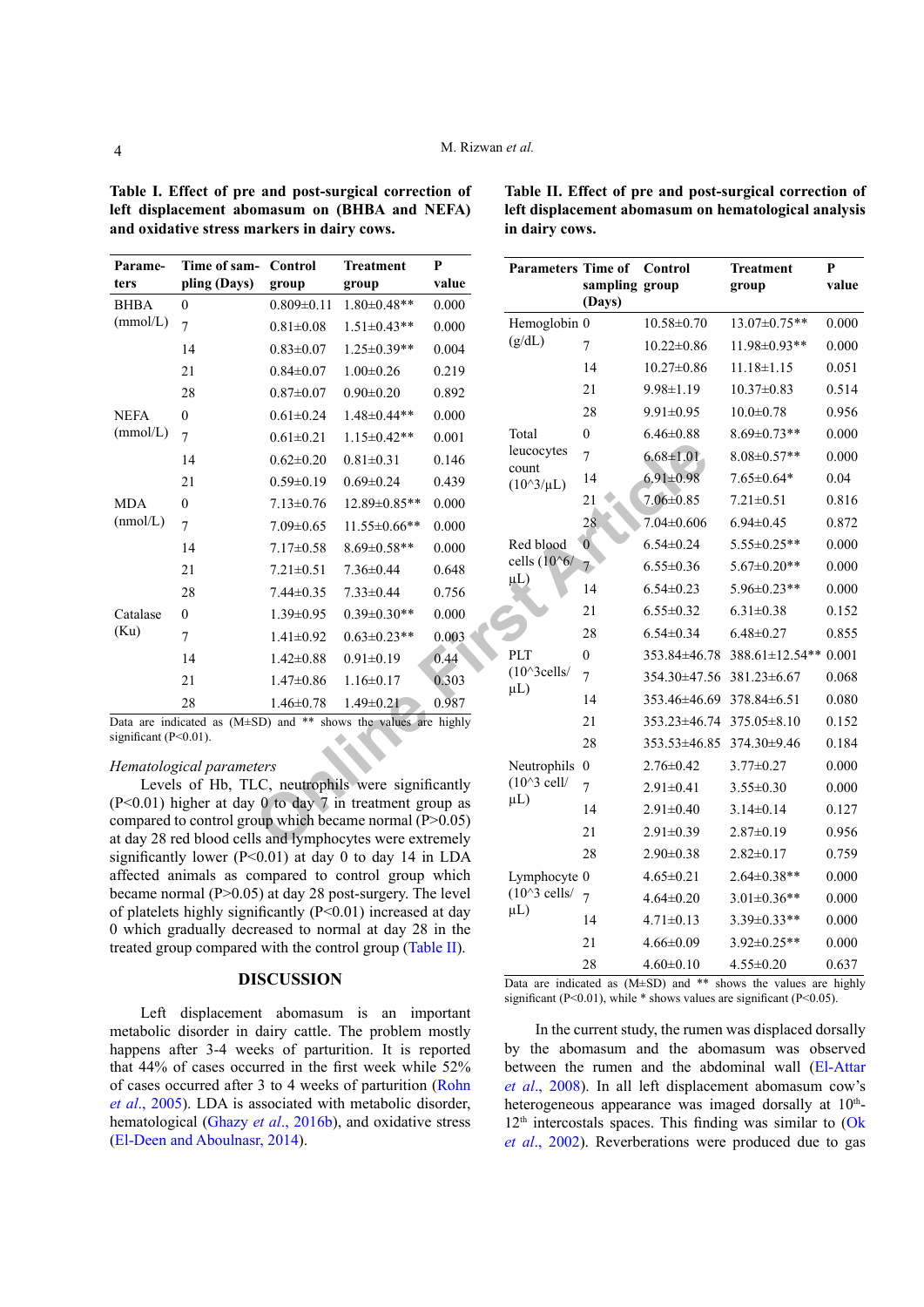cap accumulation; it was observed dorsally. Ventrally hypo-echogenic ingesta were also visualized ([El-Deen](#page-5-10) [and Aboulnasr, 2014\)](#page-5-10). At the left dorsal region gas cap with the reverberation, artifact appeared. It might be due to the reflection of ultrasound waves by abomasal gas and reverberation between the abomasal surface and the transducer. These reverberations appeared as running parallel lines to the abomasum surface. Its strength became weaker as the distance increased from the transducer ([El-](#page-5-10)[Deen and Aboulnasr, 2014](#page-5-10); Ok *et al*[., 2002\)](#page-6-9).

The results of the current study revealed that serum BHBA level was significantly increased in LDA group at day 0 as compared to the control group. After surgical correction, serum BHBA level decreased and until day 21<sup>st</sup>, it returned to normal. Our findings are in accordance with previous findings (Cardoso *et al*., 2008; Antanaitis *et al*., 2014). Higher values of BHBA might be due to increased fat oxidation as a result of higher supply of NEFA to the liver with consequent production of ketone bodies for energy production. Ismael *et al*. (2018) reported a dramatic increase in serum BHBA in animal suffering from energy imbalance, hepatic lipidosis, and endotoxemia.

Dur findings are in accordance with<br>
The elevated TLC and PLTS<br>
doso *et al.*, 2008; Antanaitis *et al.*,<br>
immu[ne](#page-6-10) response to mastitis, per<br>
it of higher supply of NE[F](#page-5-11)A to the increased<br>
it of convection of ketone bodies f In the current stud the NEFA level was significantly increased in the LDA group on day 0 as compared to the control. It was decreased after corrective surgery and attained a normal level on day 14<sup>th</sup> post-operatively. Our findings are compatible with the previous literature indicating higher values of NEFA in LDA animals (Cardoso *et al*[., 2008](#page-5-11); Khalaphallah *et al*., 2016a; Van-winden and [Kuiper, 2003](#page-6-10)). The most possible reason for higher values of NEFA might be the deposition of fatty acids in liver due to negative energy balance in the animals affected with LDA ([Khalaphallah](#page-5-13) *et al*., 2016a).

Our findings in terms of expression of stress markers revealed that MDA level was increased in the LDA group which dropped to normal on day 21<sup>st</sup> post-surgery. These results are in agreement with the previously published data indicating higher MDA levels in LDA affected Animals [\(Maden](#page-5-14) *et al*., 2012; [Hasanpour](#page-5-15) *et al*., 2011a; Mamak *et al*[., 2013b\)](#page-5-16). The possible reason for increased serum MDA level might be due to increase in stress in LDA affected cows. Furthermore, stress increased lipid peroxidation resulting in release of MDA as a major metabolite ([El-Deen and Aboulnasr, 2014](#page-5-10); [Ismael](#page-5-12) *et al*., [2018\)](#page-5-12). Additionally, cytokines, an acute-phase protein, and oxidative stress took part in inflammatory reactions and developed metabolic disorders (Devrim *et al*., 2012).

In the present study, serum CAT level was significantly decreased in the LDA group. Similarly, increase hydrogen peroxide and MDA is reported with decreased serum CAT level in LDA affected cows (Fiore *et al*[., 2019](#page-5-17)). The possible reason for decreased CAT level might be due to insufficient antioxidant level and higher oxidation rate due to LDA (Durgut *et al*., 2016b; Sattler and Furll, 2001; [Van](#page-6-11)[winden, 2002](#page-6-11)).

Various hematological parameters such as Hb, TLC, PLTS, and neutrophils were elevated in the LDA group which dropped down to normal post-surgery for LDA. Previous studies reported that increased Hb level might be, due to dehydration, lack of fluid intake, and absorption from the abomasum ([Dezfouli](#page-5-7) *et al*., 2013; [Al-](#page-4-1)[Rawashdeh](#page-4-1) *et al*., 2017a; Ismael *et al*[., 2018\)](#page-5-12). The data regarding elevated TLC and PLTS levels in current study is in accordance with the previous studies [\(Dezfouli](#page-5-7) *et al*., [2013](#page-5-7); [El-Deen and Aboulnasr, 2014](#page-5-10); [Al-Rawashdeh](#page-4-1) *et al*., [2017a](#page-4-1)).

The elevated TLC and PLTS levels might be caused by immune response to mastitis, peritonitis and endotoxemia in respect to LDA (Ismael *et al*., 2018).

# **CONCLUSION**

The present study concluded that ultrasonography is a valuable diagnostic tool for the diagnosis of LDA. Moreover, LDA is associated with metabolic, hematological and oxidative disturbances which can be rectified through surgical correction. However, it is recommended to provide antioxidant therapy in adjunct with surgical correction for early recovery. The 14 days post-surgery follow up period is sufficient to monitor the pattern of changes in metabolites of LDA affected cows

## **ACKNOWLEDGMENT**

We acknowledge Dr. Hamid Akbar and Dr. Anjum Masood for their guidance.

*Statement of conflict of interest* 

The authors have declared no conflict of interest.

## **REFERENCES**

- <span id="page-4-1"></span>Al-Rawashdeh, O., Bani, Ismail, Z. and Talafha, A., 2017a. Changes of hematological and biochemical parameters and levels of pepsinogen, histamine and prostaglandins in dairy cows affected with left displacement of the abomasum. *Pol. J. Vet. Sci*., **20**: 13-18.<https://doi.org/10.1515/pjvs-2017-0002>
- Antanaitis, R., Stoškus, R. and Televičius, M., 2014. Change of biochemical parameters in cows with abomasal displacement after omentopexy. *Žemės. Ūkio. Mokslai*., **219**: 237-241. [https://doi.](https://doi.org/10.6001/zemesukiomokslai.v21i4.3026) [org/10.6001/zemesukiomokslai.v21i4.3026](https://doi.org/10.6001/zemesukiomokslai.v21i4.3026)

<span id="page-4-0"></span>Basiri, N., Safi, S. and Norouzian, I., 2013. Evaluation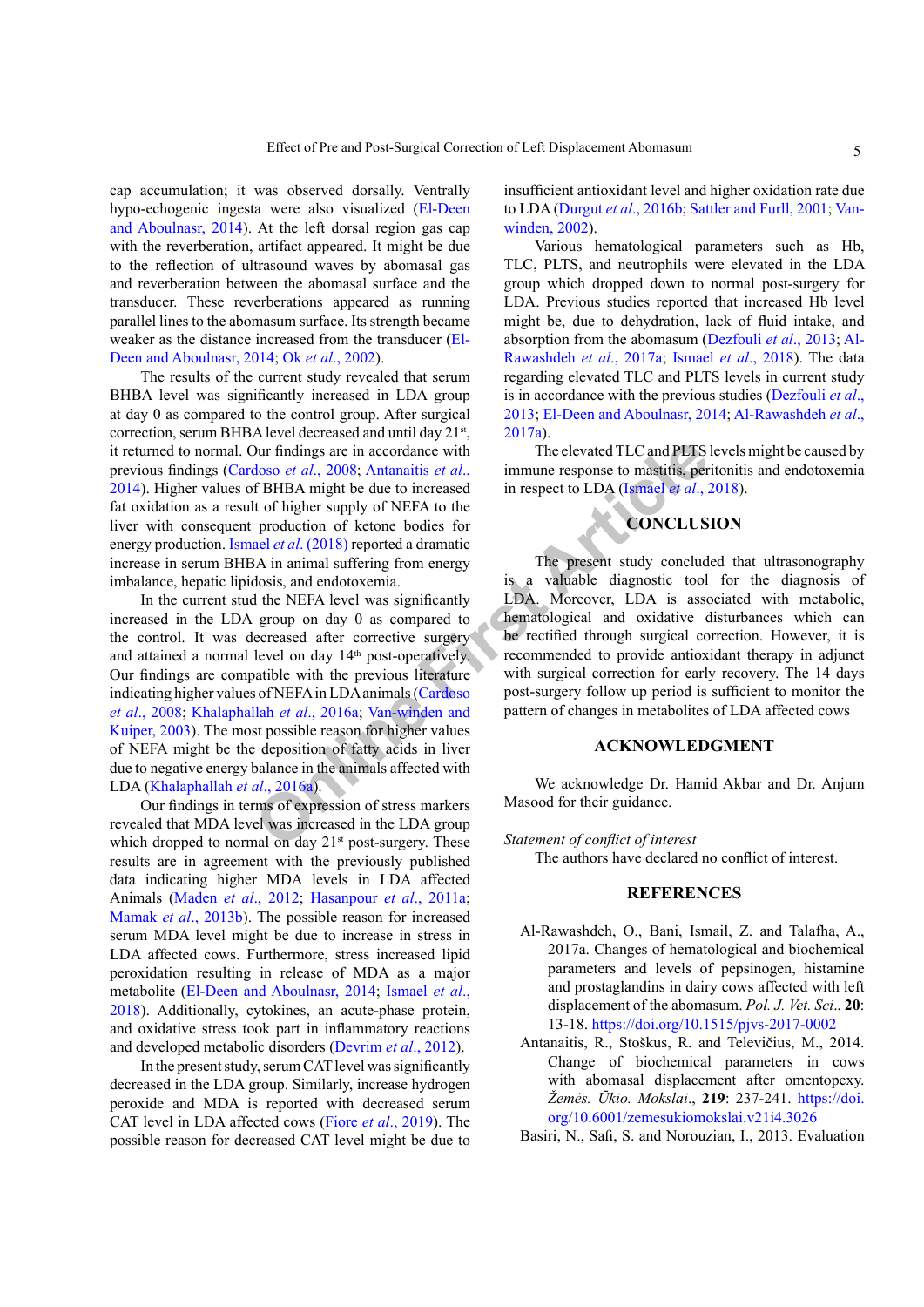of biochemical parameters for the prediction of left displaced abomasum in dairy cows using the logistic regression model. *Comp. clin. Path.,* **22**: 431-439. [https://doi.org/10.1007/s00580-012-](https://doi.org/10.1007/s00580-012-1429-2) [1429-2](https://doi.org/10.1007/s00580-012-1429-2)

- <span id="page-5-11"></span>Cardoso, F.C.D., Esteves, V.S. and Oliveira, S.T.D., 2008. Hematological, biochemical and ruminant parameters for diagnosis of left displacement of the abomasum in dairy cows from Southern Brazil. *Pesqui. Agropecu. Bras*., **43**: 141-147. [https://doi.](https://doi.org/10.1590/S0100-204X2008000100018) [org/10.1590/S0100-204X2008000100018](https://doi.org/10.1590/S0100-204X2008000100018)
- <span id="page-5-3"></span>Contreras, G.A. and Sordillo, L.M., 2011. Lipid mobilization and inflammatory responses during the transition period of dairy cows. *Comp. Immunol. Microbiol. Infect. Dis*., **34**: 281-289. https://doi. [org/10.1016/j.cimid.2011.01.004](https://doi.org/10.1016/j.cimid.2011.01.004)
- Corrêa, R.R., Silva, L.C. and Spagnolo, J.D., 2018. Evaluation of ventral laparoscopic abomasopexy using surgical staples associated with suture material in dairy cattle. *Acta Sci. Vet.*, **46**: 1545. <https://doi.org/10.22456/1679-9216.81834>
- Devrim, A.K., Sözmen, M. and Yiğitarslan, K., 2012**.**  Assessment of TNF- $\alpha$  and leptin gene expression by RT-PCR in blood of cows with left abomasal displacement. *Rev. Med. Vet*., **163**: 368-372.
- <span id="page-5-7"></span>Dezfouli, M.M., Eftekhari, Z., and Sadeghian, S., 2013. Evaluation of hematological and biochemical profiles in dairy cows with left displacement of the abomasum. *Comp. clin. Path*., **22**: 175-179. https:// [doi.org/10.1007/s00580-011-1382-5](https://doi.org/10.1007/s00580-011-1382-5)
- Durgut, R., Öztürk, A.S. and Ozturk, O.H., 2016b**.** Evaluation of oxidative stress, antioxidant status and lipid profile in cattle with displacement of the abomasum. *Ankara Üniv. Vet. Fak. Derg*., **63**: 137- 141. [https://doi.org/10.1501/Vetfak\\_0000002721](https://doi.org/10.1501/Vetfak_0000002721)
- <span id="page-5-0"></span>El-Attar, H., El-Raof, A. and Yassein, M., 2008. Alterations in the clinical, hematological and biochemical pictures in abomasal displacement in cows in Egypt. *J. Vet. med. Res.,* **18**: 102-109. <https://doi.org/10.21608/jvmr.2008.77855>
- <span id="page-5-10"></span>El-Deen, A. and Abouelnasr, S., 2014a. Clinicopathological and ultrasonographic studies on abomasum displacement in cows. *Glob. Vet*., **13**: 1075-1080.
- <span id="page-5-9"></span>Feldman, E.J.A.P., 2004. Thiobarbituric acid reactive substances (TBARS) assay. *AMDDC. Protocols.*,  $1 \cdot 1 - 3$
- <span id="page-5-17"></span><span id="page-5-1"></span>Fiore, F., Spissu, N. and Sechi, S., 2019. Evaluation of oxidative stress in dairy cows with left displacement of abomasum. *Animals*, **9**: 1-9. [https://doi.](https://doi.org/10.3390/ani9110966) [org/10.3390/ani9110966](https://doi.org/10.3390/ani9110966)
- <span id="page-5-6"></span>Gawel, S., Wardas, M. and Niedworok. E., 2004. MDA as a lipid peroxidation marker. *Wiad Lek*., **57**: 453-

<span id="page-5-4"></span>455.

- Ghazy, A.E., Gomaa, N.A. and Nasr, V.S., 2016b. Hematological and biochemical evaluation in holstein-friesian cows before and after surgical correction of left abomasal displacement on-filed condition. *Afr. J. Vet. Sci.,* **49**: 138-146. [https://doi.](https://doi.org/10.5455/ajvs.224881) [org/10.5455/ajvs.224881](https://doi.org/10.5455/ajvs.224881)
- <span id="page-5-8"></span>Hadwan, M.H., and Hnjdib, A., 2016. Data supporting the spectrophotometric method for the estimation of catalase activity. *Sci. Direct*, **6**: 194-199. [https://](https://doi.org/10.1016/j.dib.2015.12.012) [doi.org/10.1016/j.dib.2015.12.012](https://doi.org/10.1016/j.dib.2015.12.012)
- <span id="page-5-15"></span>Hasanpour, A., Saranjam, N., and Amuoghli, T.B., 2011a. Antioxidant concentration status in the serum of cows with left displacement abomasom. *Glob. Vet*., **7**: 478-481.
- <span id="page-5-5"></span>Hayat, M.A., Ding, J. and Li, Y.U., 2020. Determination of the activity of selected antioxidant enzymes during bovine laminitis, induced by oligofructose overload. *Med. Weter*., **76**: 289-295. [https://doi.](https://doi.org/10.21521/mw.6398) org/10.21521/mw.6398
- <span id="page-5-16"></span><span id="page-5-14"></span><span id="page-5-13"></span><span id="page-5-12"></span><span id="page-5-2"></span>Ismael, M.M., Elshahawy, I.I. and Abdullaziz, I.A., 2018. New Insights on left displaced abomasum in dairy cows. *Am. J. Vet. Sci*., **56**: 127-136. [https://](https://doi.org/10.5455/ajvs.285282) doi.org/10.5455/ajvs.285282
- **Columber 1 Columber 1 Columber 1 Columber 1 Columber 1 Columber 1 Columber 1 Ar[t](https://doi.org/10.5455/ajvs.285282) Extrem[e](https://doi.org/10.1007/s00580-011-1382-5) 1 [Art](https://doi.org/10.21521/mw.6398)s Columber 1 Columber 1 Arts Extreme 1 Arts Columber 1 Arts Columber 1 Arts Columber 1** Khalphallah, A., Aamer, A.A. and Oikawa, S., 2016a. Diagnostic and prognostic significance of lipid profiles in holstein dairy cattle with displaced abomasum before and after surgical operation. *J. Adv. vet. Res*., **6**: 7-17. [https://doi.org/10.1186/](https://doi.org/10.1186/s12917-018-1358-7) s12917-018-1358-7
	- Li, X.W., Xu, Q.S., Zhang, R.H., Yang, W., Li, Y., Zhang, Y.M., Tian, Y., Zhang, M., Wang, Z., Liu, G.W., 2018b. Ultrasonographic findings in cows with left displacement of abomasum, before and after reposition surgery. *Vet. Res.,* **14**: 1-7.
	- Maden, M., Ozturk, A. and Bulbul, A., 2012. Acutephase proteins, oxidative stress and enzyme activities of blood serum and peritoneal fluid in cattle with abomasal displacement. *J. Vet. Int. Med.*, **26**: 1470-1475. [https://doi.org/10.1111/j.1939-](https://doi.org/10.1111/j.1939-1676.2012.01018.x) [1676.2012.01018.x](https://doi.org/10.1111/j.1939-1676.2012.01018.x)
	- Mamak, N., Devrim, A.K. and Aksit, H., 2013b. Levels of antioxidant substances, acute phase response and lipid peroxidation in the left and right abomasum displacement in cows. *Pol. J. Vet. Sci.*, **16**: 731-733. <https://doi.org/10.2478/pjvs-2013-0103>
	- Melendez, P., Romero, C., Pithua, P., 2017. Retrospective evaluation of milk production and culling risk following either surgical, toggle-pin suture or conservative treatment of left displaced abomasum in Chilean dairy cows. *N. Z. Vet. J*., **65**: 292-296. <https://doi.org/10.1080/00480169.2017.1360162>